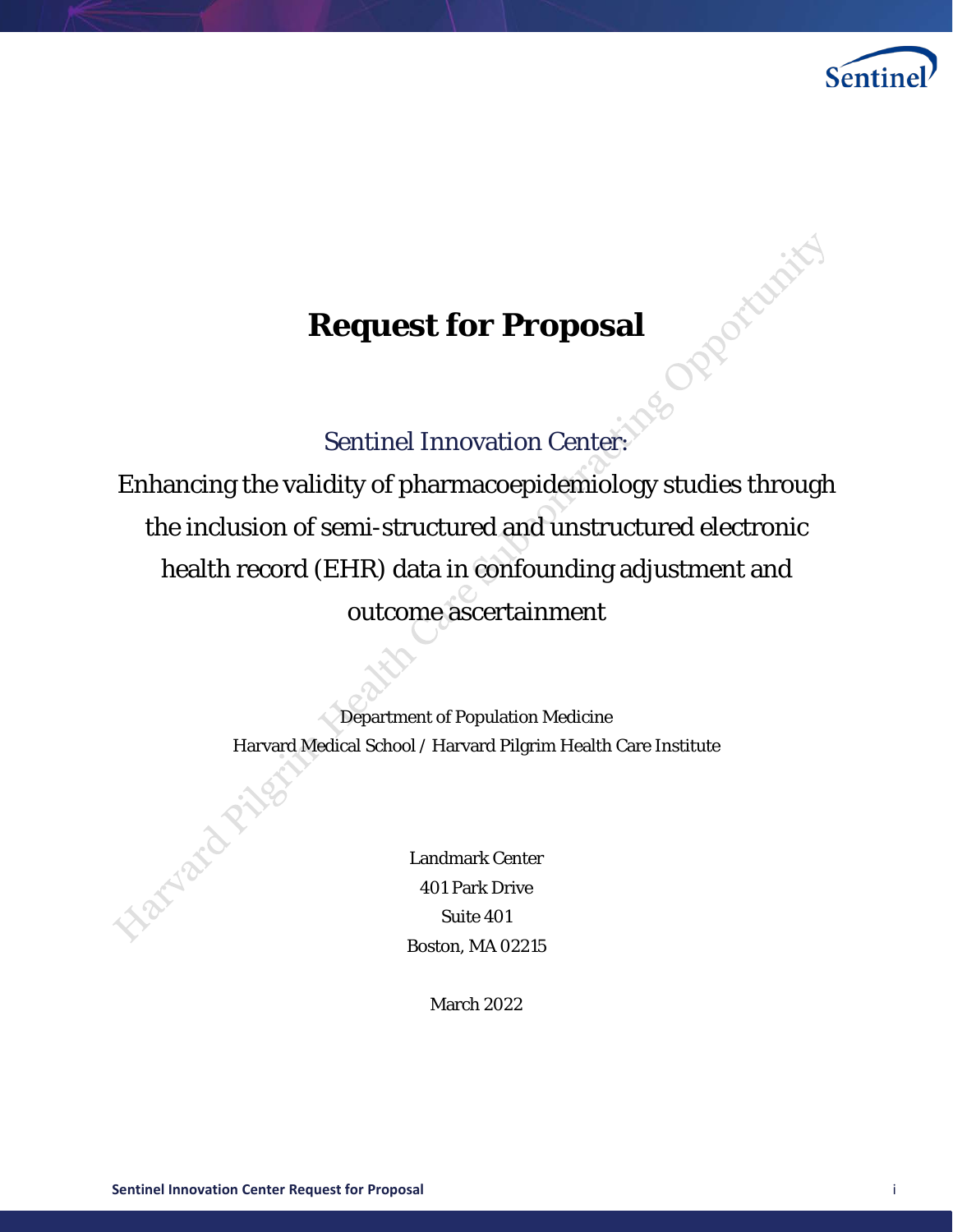

Enhancing the validity of pharmacoepidemiology studies through the inclusion of semi-structured and unstructured EHR data in confounding adjustment and outcome ascertainment

## <span id="page-1-0"></span>**Table of Contents**

| 1   |                      |  |
|-----|----------------------|--|
| 1.1 |                      |  |
| 2   |                      |  |
| 2.1 |                      |  |
| 2.2 |                      |  |
| 2.3 |                      |  |
| 3   |                      |  |
| 3.1 |                      |  |
| 3.2 |                      |  |
| 3.3 |                      |  |
| 4   |                      |  |
| 5   |                      |  |
| 6   |                      |  |
| 7   |                      |  |
| 8   |                      |  |
|     | <b>Handard Pills</b> |  |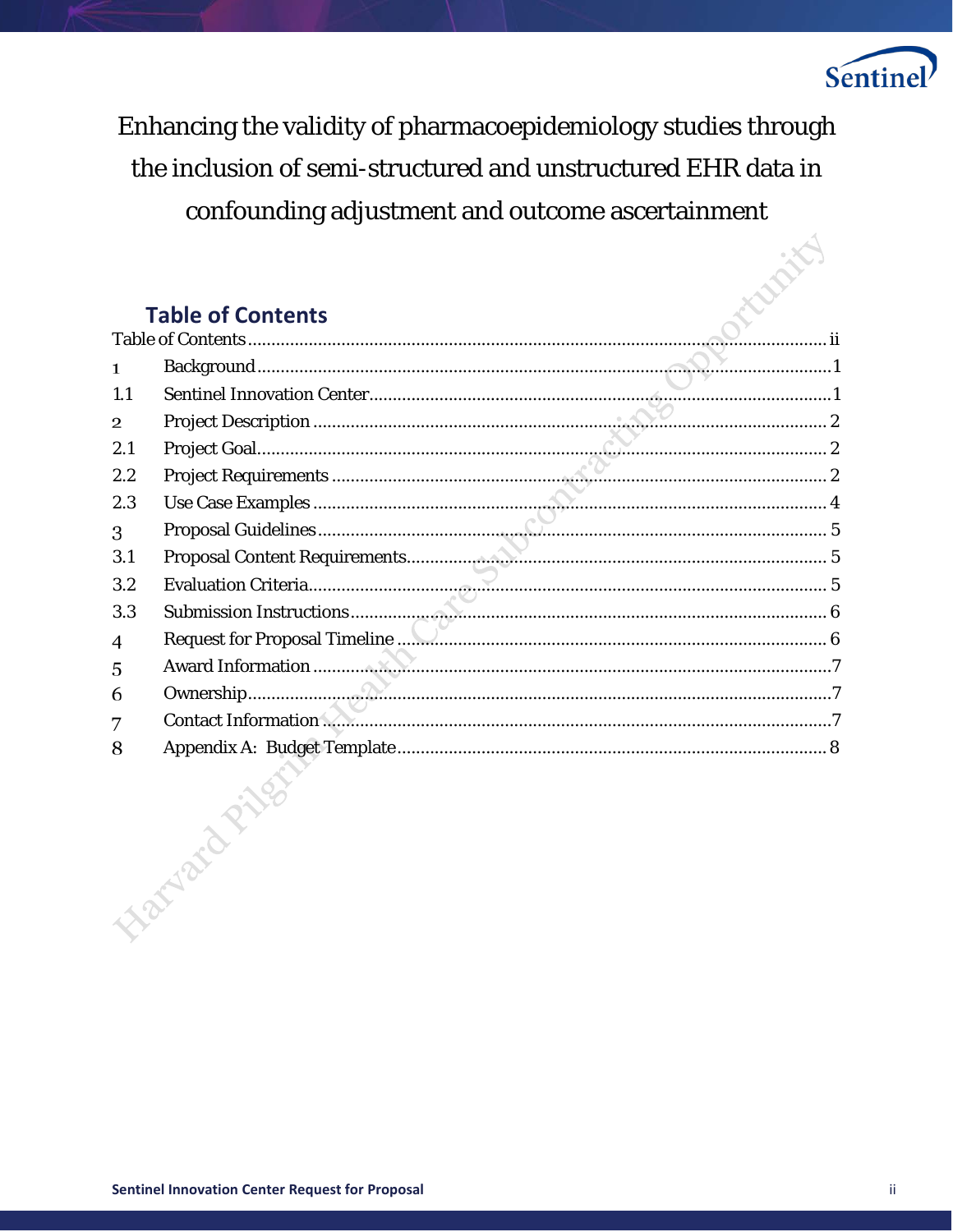

## **History of Modifications**

| Version          | <b>Date</b> | Modification                              | <b>Author</b>              |  |  |
|------------------|-------------|-------------------------------------------|----------------------------|--|--|
| $\overline{1.0}$ | 03/11/2022  | <b>Original version</b>                   | <b>Sentinel Operations</b> |  |  |
|                  |             |                                           | Center                     |  |  |
| 2.0              | 03/23/2022  | Added disclaimer language and             | <b>Sentinel Operations</b> |  |  |
|                  |             | watermark                                 | Center                     |  |  |
|                  |             |                                           |                            |  |  |
|                  |             | ianach rilginn Neath Care Subcontractives |                            |  |  |
|                  |             |                                           |                            |  |  |
|                  |             |                                           |                            |  |  |
|                  |             |                                           |                            |  |  |
|                  |             |                                           |                            |  |  |
|                  |             |                                           |                            |  |  |
|                  |             |                                           |                            |  |  |
|                  |             |                                           |                            |  |  |
|                  |             |                                           |                            |  |  |
|                  |             |                                           |                            |  |  |
|                  |             |                                           |                            |  |  |
|                  |             |                                           |                            |  |  |
|                  |             |                                           |                            |  |  |
|                  |             |                                           |                            |  |  |
|                  |             |                                           |                            |  |  |
|                  |             |                                           |                            |  |  |
|                  |             |                                           |                            |  |  |
|                  |             |                                           |                            |  |  |
|                  |             |                                           |                            |  |  |
|                  |             |                                           |                            |  |  |
|                  |             |                                           |                            |  |  |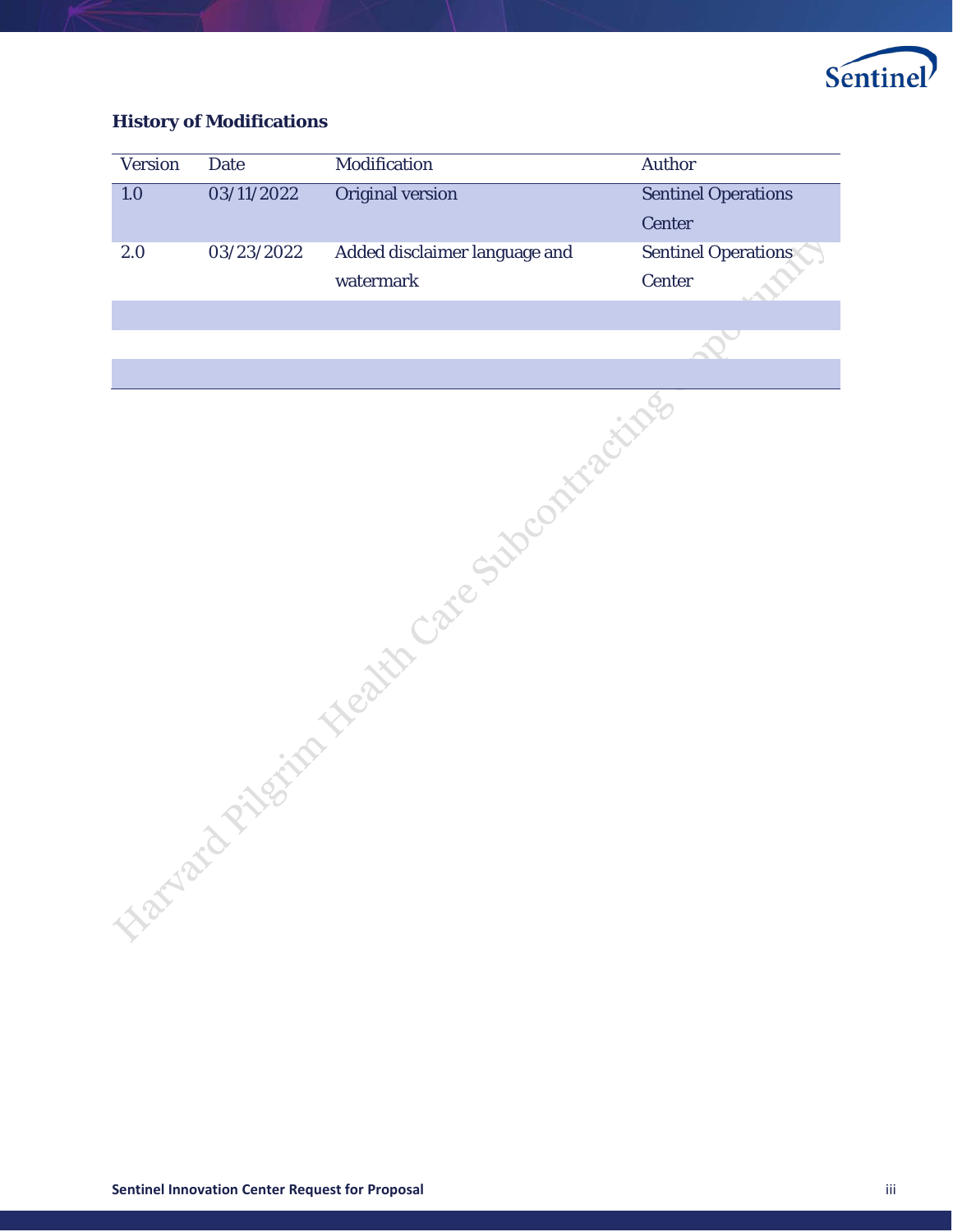

# <span id="page-3-0"></span>**Background**

## <span id="page-3-1"></span>**1.1 Sentinel Innovation Center**

The **[Sentinel Initiative](https://www.sentinelinitiative.org/)** is a multi-faceted effort by the US Food and Drug Administration (FDA) to develop a national electronic system that complements previously existing methods of safety surveillance. The Sentinel System is comprised of three centers: the Sentinel Operations Center (SOC), the Sentinel Innovation Center (IC), and the Community Building and Outreach Center (CBOC). The centers collaborate to advance regulatory science using the Sentinel System.

The IC is led by the four lead hubs across the country (listed below), in collaboration with the Harvard Pilgrim Health Care Institute, in which the Sentinel Operations Center resides.

- Brigham and Women's Hospital and Harvard Medical School, Department of Medicine, Division of Pharmacoepidemiology and Pharmacoeconomics
- Duke University School of Medicine, Duke Clinical Research Institute
- Vanderbilt University Medical Center, Department of Biomedical Informatics
- Kaiser Permanente Washington Health Research Institute & University of Washington School of Public Health

The IC was created in part to respond to [FDA's Medical Data Enterprise Initiative](https://www.fda.gov/news-events/fda-voices/fda-budget-matters-cross-cutting-data-enterprise-real-world-evidence) to build a new system containing electronic health records (EHRs) representing minimally 10 million lives. The IC is a test bed to identify, develop, and evaluate innovative methods to study medical product safety and effectiveness using real-world data (RWD) and enhance real-world evidence (RWE) capabilities through advanced analytics. The IC has developed a scientific blueprint for the next five years, called the IC [Master Plan,](https://www.sentinelinitiative.org/sites/default/files/communications/publications-presentations/IC-Master-Plan.pdf) which has four key strategic priority areas: data infrastructure; feature engineering; causal inference; detection analytics. Achieving the vision to enhance RWE capability requires:

- Expanding data element availability (i.e. feature extraction) in EHRs by finding efficient ways to extract, standardize and quality check unstructured and semi-structured data
- $\sim$  Developing new analysis tools that utilize these extracted features including state-of-theart approaches to identify clinical phenotypes, and to adjust for confounding in medical product safety and effectiveness studies

Administrative claims and selected clinical data elements have been the primary source of data within the Sentinel System. These data are highly structured, whereas much of the potentially useful information contained within EHRs is in the form of unstructured data, including visit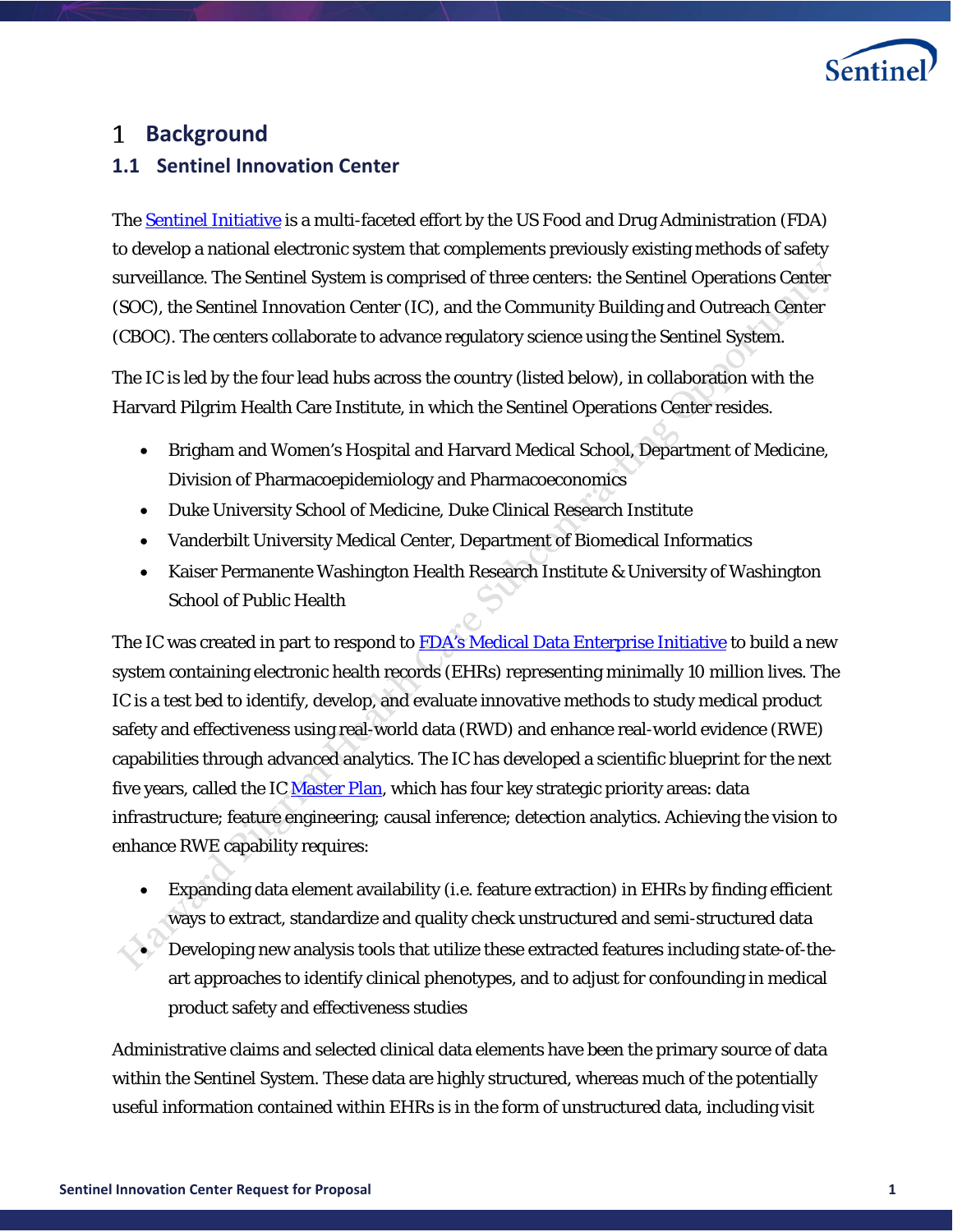

notes (e.g., narrative descriptions of a patient's signs and symptoms, family history, social history), radiology reports or images, and discharge summaries. This unstructured information requires substantial engineering to identify features that can be extracted and organized in the form of structured or analyzable data.

Natural language processing (NLP), a computational linguistics technology, can be used to read, interpret and organize health data that may be contained within unstructured data fields within EHRs. NLP and automated feature extraction accelerate reading of complex information and can help researchers and clinicians to understand complex clinical narratives. They are essential mechanisms to support scalable computable phenotyping (identification of health outcomes of interest) and confounding control, both of which are important for supporting queries in Sentinel.

#### <span id="page-4-0"></span>2 **Project Description**

This request for proposal (RFP) activity solicits proposals that intend to build a semi-automated system that uses advanced methods and tools, including NLP, to enable large-scale outcome identification, confounder feature extraction, and longitudinal contextualization of EHR data. The project will demonstrate how unstructured EHR data could help improve the validity of population-based pharmacoepidemiologic studies within linked health care claims and EHR data environments. Specifically, the project will involve an "end-to-end" implementation of a full pharmacoepidemiologic study using one or more product-outcome pairs to demonstrate how NLP and other advanced analytic methods or tools can be used to accurately identify study outcomes and covariates from unstructured EHR data.

<span id="page-4-1"></span>The project goal and requirements are as follows:

**2.1 Project Goal: Conduct a demonstration of a population-based pharmacoepidemiologic study, from study design through implementation, of one or more exposure-outcome pairs using a linked health care claims and electronic health record data source.** 

## <span id="page-4-2"></span>**2.2 Project Requirements:**

- **2.2.1 The proposal must meet the following criteria:**
	- a. Use a linked health care claims and EHR data source. It is assumed that the exposure (e.g., an outpatient medication) can be reliably measured using structured claims data (e.g., outpatient pharmacy records).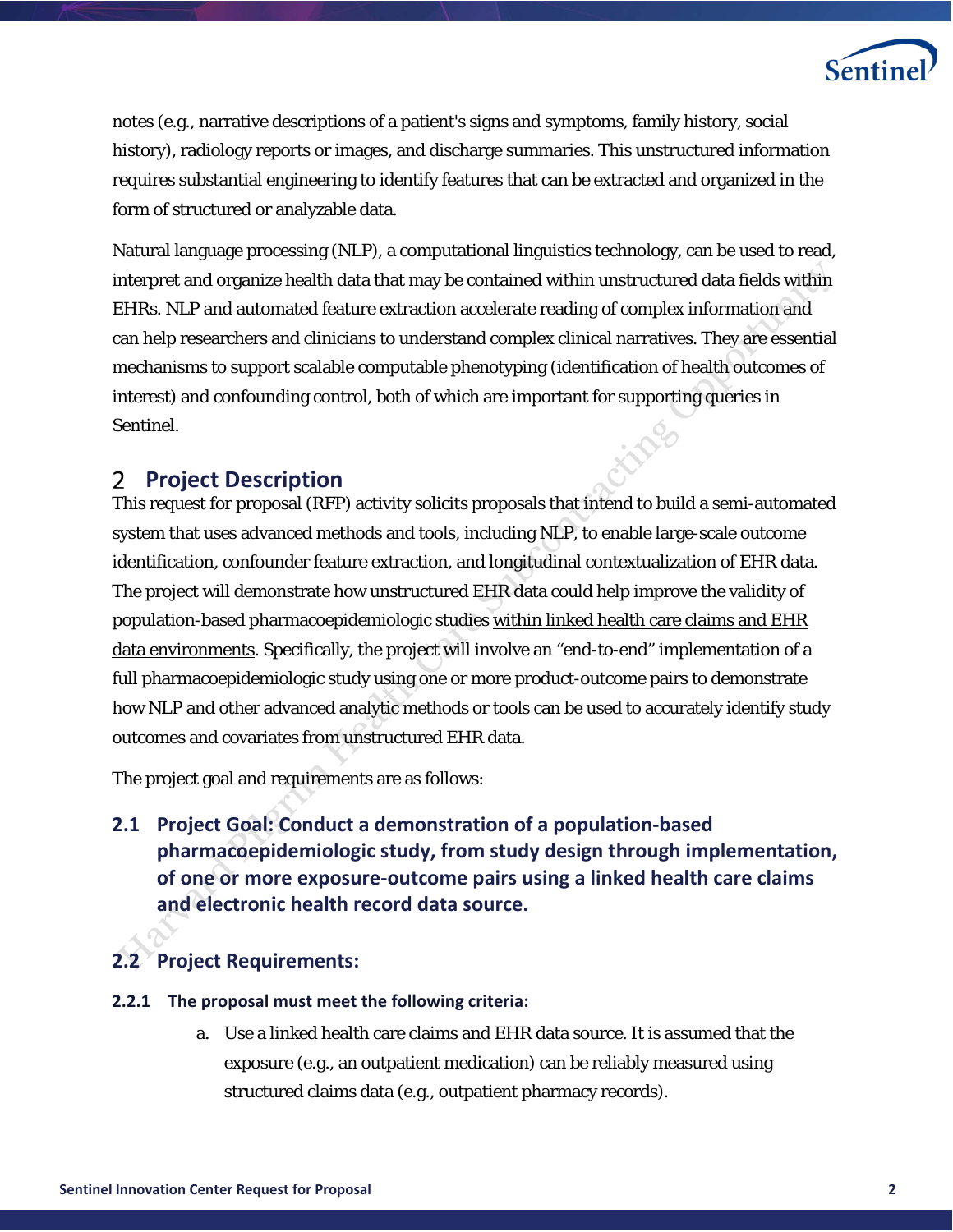

- b. Select a pharmacoepidemiologic use case or case study example that would benefit from the use of semi-structured or unstructured EHR data in i.) confounding adjustment and ii.) outcome identification. Use cases will not be compelling if confounding control and outcome ascertainment are already adequately managed via structured data alone.
- c. Demonstrate how structured, semi-structured and unstructured EHR data can be leveraged in the pharmacoepidemiologic use case or case study example(s).
- d. Demonstrate how NLP methods can be used to identify and contextualize preexposure confounding variables and incorporate unstructured EHR data into confounding adjustment. Proposals will be more competitive if bidders demonstrate the transportability of their methods to other similar data sources. Proposals will also be more competitive if bidders demonstrate the scalability of their method within a single data source (e.g., to very large sample sizes).
- e. Demonstrate how NLP methods can be used to identify outcomes in unstructured EHR data and describe a robust approach to validate these methods. Rapid chart validation procedures would be one validation method, though other validation approaches are acceptable. Similarly, transportability and scalability of these methods to identify outcomes will make proposals more competitive.
- f. Develop an evaluation framework that clearly describes when and how extraction of unstructured EHR data adds value to a linked claims-EHR study above and beyond what could be learned/studied in structured data alone. Demonstration of measurable and objective improvements over the status quo at reasonable cost and effort will make proposals more competitive.
- g. Report on the complete pharmacoepidemiologic study demonstration, including the evaluative component, by making all source code freely available for replication in additional data sources.

### **2.2.2 With respect to semi-structured and unstructured EHR data, proposals will be more highly ranked if the methods have the following characteristics:**

- a. Semi-structured and unstructured text should be able to be leveraged with minimal investigator interaction, allowing the features extracted to be used as input to subsequent models (e.g., propensity scores).
- b. Semi-structured and unstructured text that is utilized to develop features must demonstrate accurate temporal relationships (i.e., be accurately date-time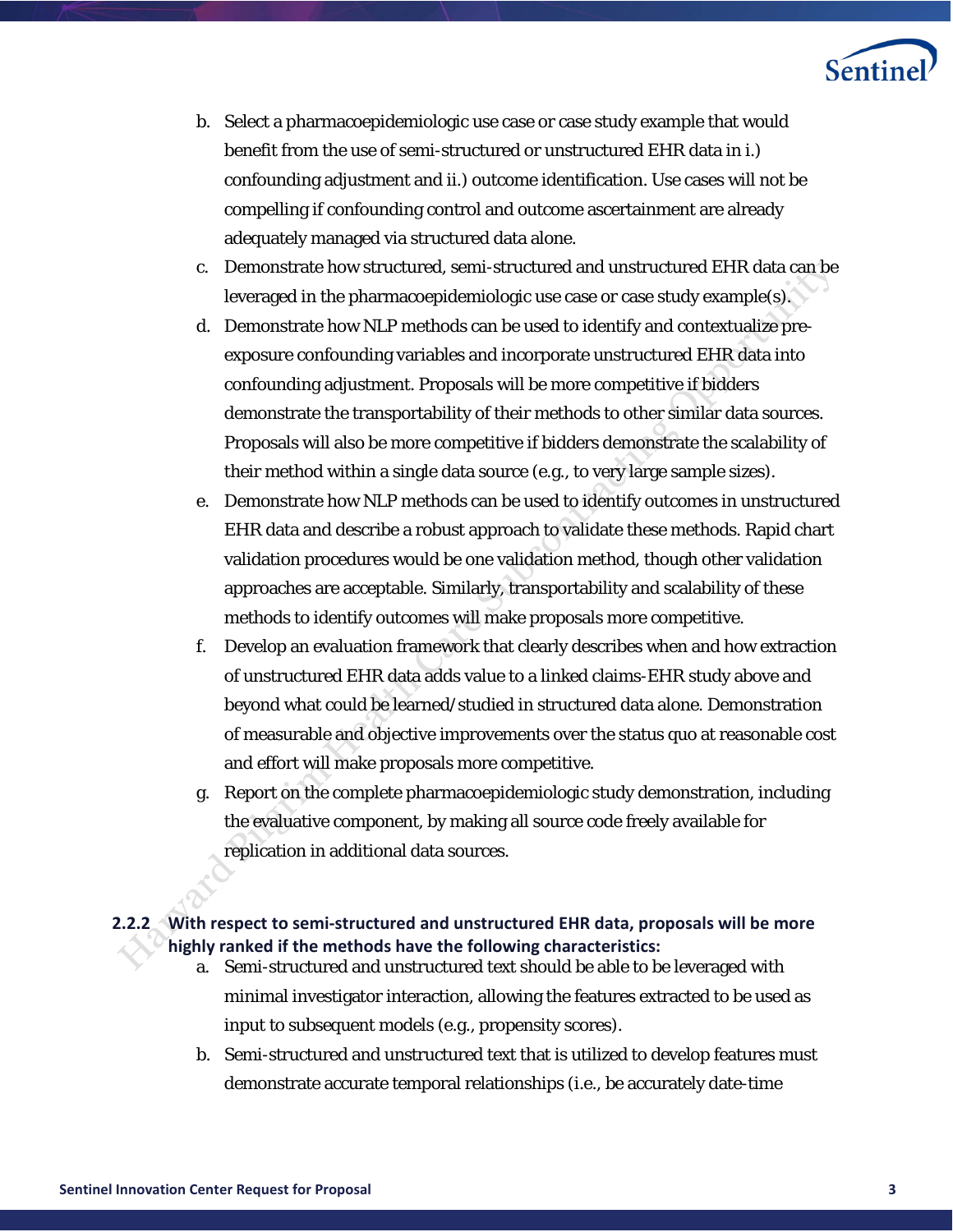

stamped) and be able to distinguish between "history of condition" and present onset of condition.

- c. Semi-structured and unstructured text should be leveraged in a human-readable way. For example, proposals that use unstructured text information to predict health outcomes of interest or to allow clinicians to rapidly validate health outcome information must annotate medical charts in a clinician-friendly manner such that the information can be rapidly accessed and understood (i.e., long strings of alphanumeric identification codes that require lookup tables and additional work for clinician reviewers will not be considered adequate).
- d. Semi-structured and unstructured text should easily be able to populate chart abstraction or curation forms to facilitate chart validation, preferably in a semiautomated way with minimal investigator interaction.
- e. Semi-structured and unstructured text that is extracted should demonstrate the validity and accuracy of the extraction effort such that investigators have confidence in its representation of the raw data.

## <span id="page-6-0"></span>**2.3 Use Case Examples**

For illustrative purposes, the following examples show the need for having both structured and unstructured data to assess a product-outcome association. Bidders are permitted to use one of these examples or identify a separate exposure-outcome pair of their choosing for this investigation. The chosen case examples that use semi-structured and unstructured text to ascertain outcomes and/or covariates must meet criteria listed in Section 2.2.

- 1. The effect of sacubitril/valsartan (compared to valsartan alone) on renal function in patients with and without diabetes and heart failure with preserved ejection fraction.
	- The outcome is estimated glomerular filtration rate (eGFR), which can be obtained from semi-structured or unstructured EHRs.
	- o Ejection fraction is needed to define the cohort and potentially used as a baseline confounder.
	- $\circ$  HbA1c may also be used to define the cohort and potentially used as a baseline confounder.
	- o A secondary analysis of a randomized controlled trial on this topic is available for reference here[: https://pubmed.ncbi.nlm.nih.gov/35119183/](https://pubmed.ncbi.nlm.nih.gov/35119183/)
- 2. The impact of therapeutics on liver function, particularly those for which adverse events of drug induced liver injury have been reported.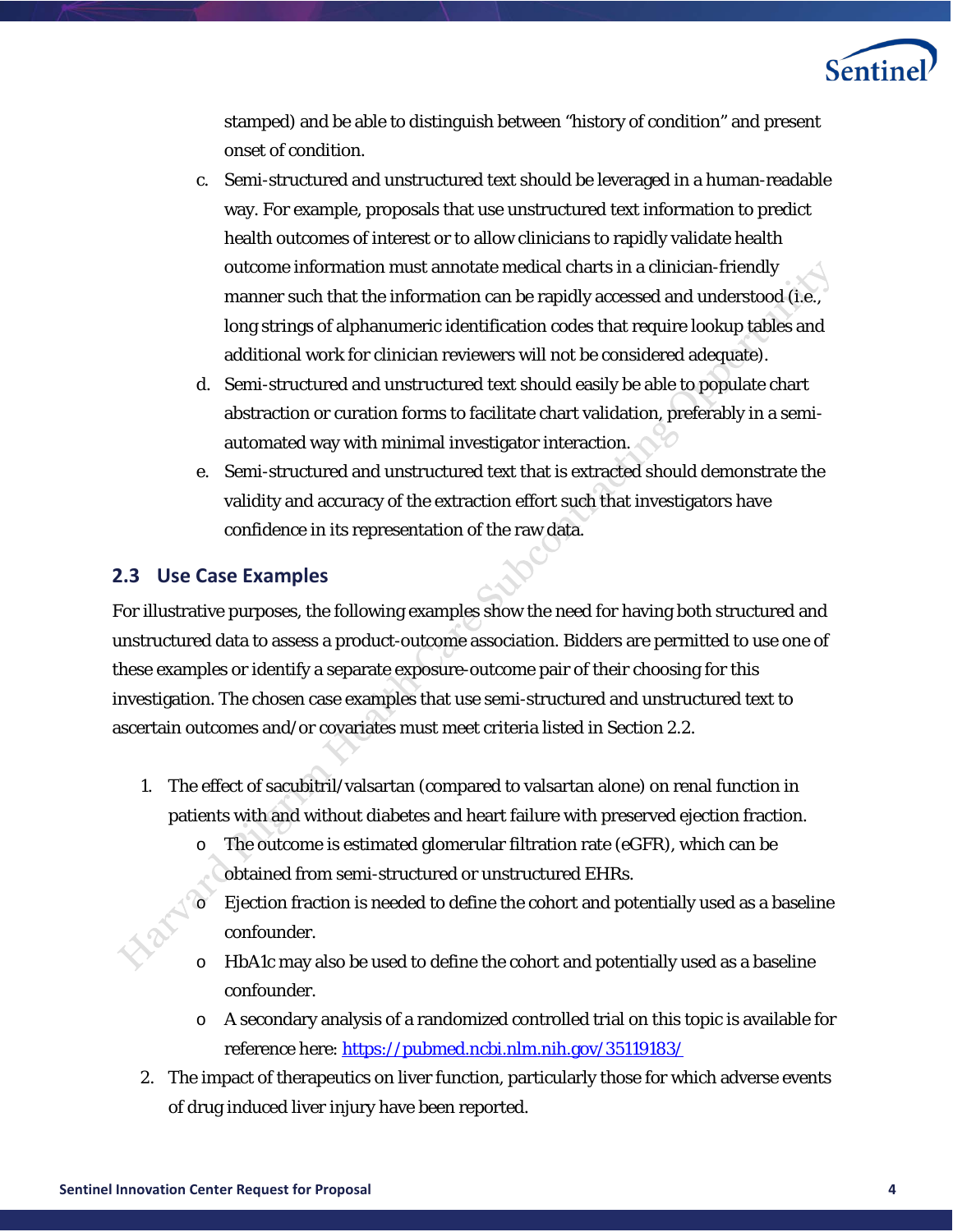

- o Potential therapeutics to be investigated could include: daclizumab, a monoclonal antibody used to treat multiple sclerosis; tolvaptan, used to treat low blood sodium or slow kidney function decline.
- o The outcome of interest is drug induced liver injury.
- $\circ$  There is currently insufficient supplemental clinical data available in claims data alone to assess the product-outcome pair relationship. oxideriti

#### <span id="page-7-0"></span>**Proposal Guidelines** 3

## <span id="page-7-1"></span>**3.1 Proposal Content Requirements:**

Each proposal should contain the following information:

- 1. A detailed description of your proposal, including how it meets all aims/criteria set forth in the project description section (Section 2.2), a project plan detailing how the activities will be operationalized. Proposals will be limited to eight pages, not including CVs/Biosketches, references or budget documents.
	- a. Within the proposal, describe how access to and inclusion of one or more linked claims-EHR databases, containing unstructured and semi-structured data, will be secured for the duration of the project.
	- b. Within the proposal, describe the dissemination plan for all developed tools and programming code. Anything developed in the course of this project is expected to be made freely publicly available.
- 2. NIH-formatted Biosketches or CVs demonstrating bidder's expertise in: pharmacoepidemiology and causal inference; use of EHR data in pharmacoepidemiologic studies, tools or software development; NLP or other artificial intelligence methods; observational database studies.
- 3. Inclusion of a project timeline that supports full project implementation including proposed deliverables and milestones, and access to any needed data or tools. Inclusion of anticipated resources you will assign to this project (number, role, title, prior experience). Inclusion of any detail on project management methodologies to be used.
- 4. Inclusion of a budget containing hourly rate by role. Please use the table in **Appendix A** to indicate budget and time estimates.

## <span id="page-7-2"></span>**3.2 Evaluation Criteria**

Proposals will be evaluated on the following criteria:

• Overall proposal suitability: Each proposal will be evaluated based on how clearly it addresses the scope and needs described herein. Quality is a higher priority than cost.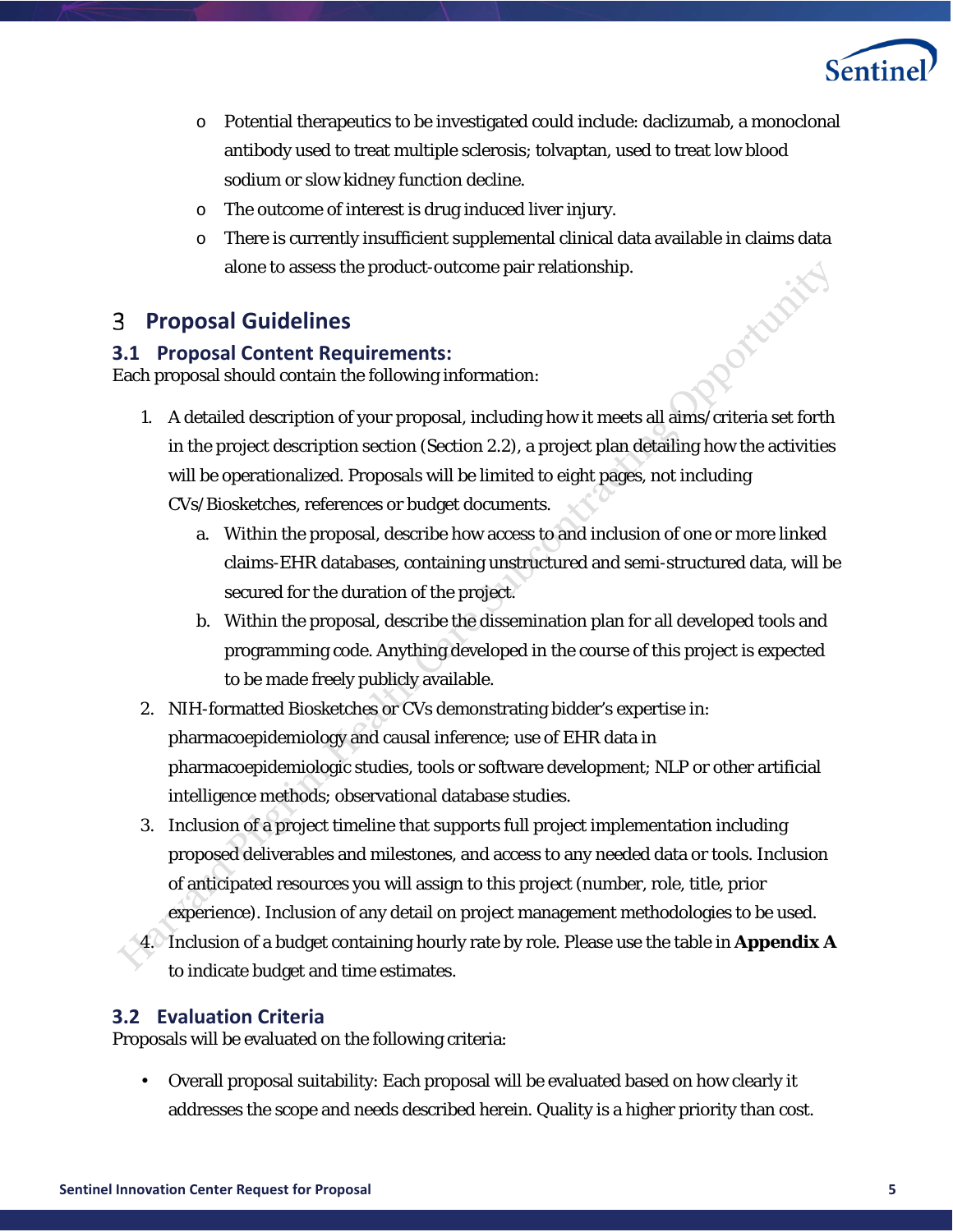

- Organizational experience: Bidders will be evaluated on their experience and expertise as it pertains to the scope of this project.
- Case studies and examples: Bidders will be evaluated on the quality of the provided example projects, applications, and case studies.
- Cost: Bidders will be evaluated on the projected cost of their proposed solution. Cost will factor heavily into selection of award recipient particularly if proposals are evenly ranked re: quality and suitability.
- Dissemination opportunities: Bidders will be evaluated on the ability of their methods to be scaled up within a single system for large-scale studies and to be applied in other similar settings (i.e., transportability).

## <span id="page-8-0"></span>**3.3 Submission Instructions**

- This RFP represents the requirements for an open and competitive bidding process. Proposals will be accepted until **Friday April 29, 2022** at 11:59pm ET. Please submit your proposals to **InnovationCenterRFP@sentinelsystem.org**. Any proposals received after this date and time will not be considered. All proposals must be signed by an official agent or representative of the company submitting the proposal.
- If the organization submitting a proposal must outsource or contract any work to meet the requirements contained herein, this must be clearly stated, and budgeted for, in the proposal. Any proposals which call for outsourcing or contracting work must include a name and description of the organizations being contracted. Additionally, proposals must be all-inclusive to financially cover any outsourced or contracted work.
- Contract terms and conditions will be negotiated upon selection of the winning bidder for this RFP. All contractual terms and conditions will be subject to review by Sentinel Operations Center and will include scope, budget, deliverable schedule, and other necessary items pertaining to the project. Please note that Sentinel Operations Center reserves the right to decline to select a winning bidder if submitted proposal(s) are determined to not meet project specifications as outlined in this document, or if otherwise warranted.

# <span id="page-8-1"></span>**Request for Proposal Timeline**

- All proposals in response to this RFP are due no later than **Friday April 29, 2022** at 11:59pm ET.
- Please submit your proposals to [InnovationCenterRFP@sentinelsystem.org](mailto:InnovationCenterRFP@sentinelsystem.org)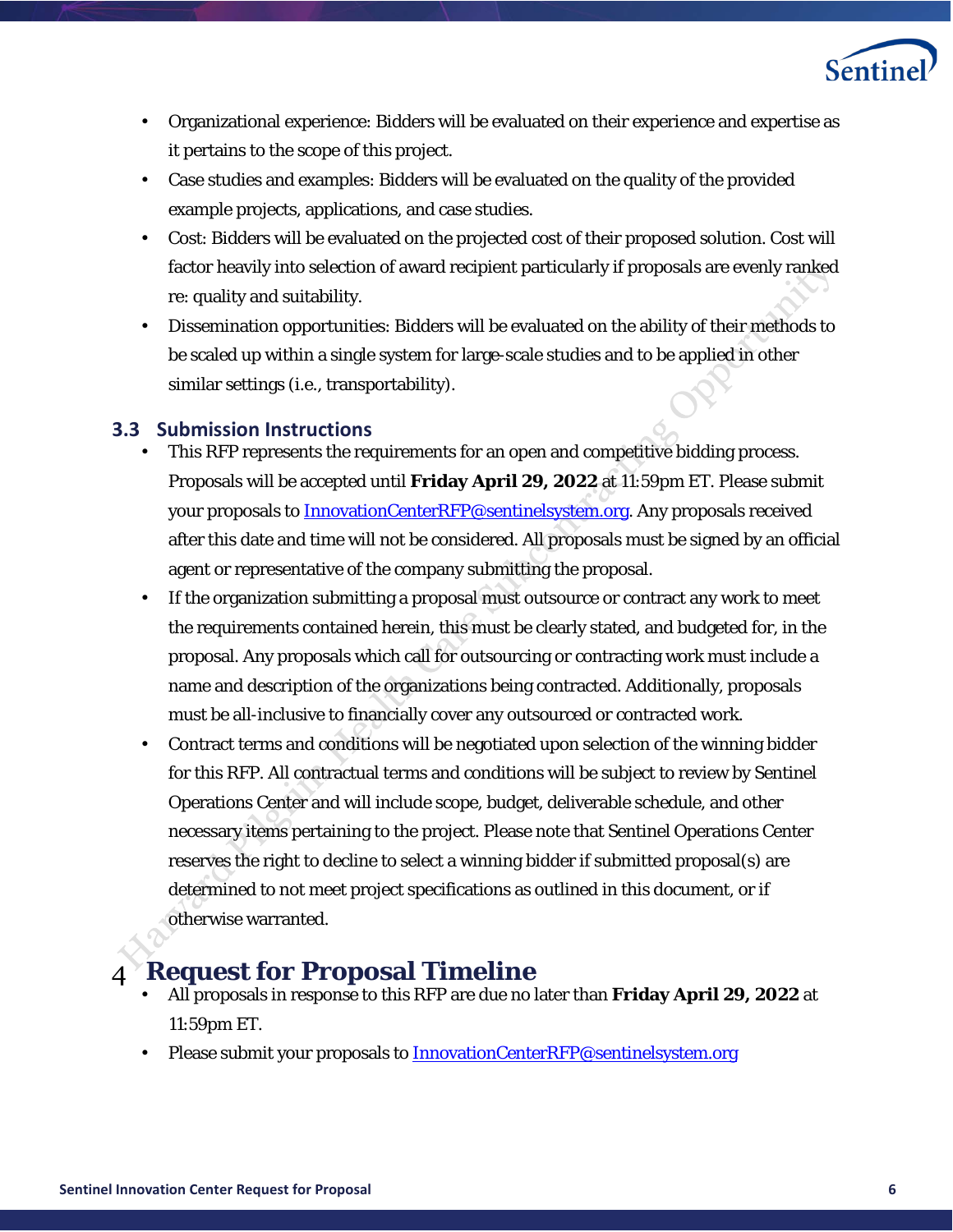

- Evaluation of proposals will be conducted in May-early June 2022. If additional information or discussions are needed with any bidders during this window, the bidder(s) will be notified.
- A selection decision for the winning bidder will be made no later than June 30, 2022.
- Notifications to bidders who were not selected will be completed by June 30, 2022.
- Upon notification, contract negotiation with the winning bidder will begin immediately.
- As noted in the Proposal Guidelines, Sentinel Operations Center reserves the right to decline to select a winning bidder if submitted proposal(s) are determined to not meet project specifications as outlined in this document, or if otherwise warranted.

## <span id="page-9-0"></span>**Award Information**

- This RFP has been issued and will be managed by Harvard Pilgrim Health Care (HPHC). HPHC independently issued this RFP as a subcontracting opportunity and is not serving as an agent of the FDA or any other federal agency.
- HPHC funding for this activity and its associated subcontracts will be awarded under FDA Sentinel Contract # 75F40119D10037.
- This award will be made available via subcontract from Harvard Pilgrim Health Care, which houses the Sentinel Operations Center, and is a prime awardee of the FDA Sentinel System contract.
- This award will be capped at \$1.6 million in total cost.
- Project timeline should be commensurate with the proposed activities but should not exceed a 24-month period.

## <span id="page-9-1"></span>**Ownership**

• All products developed, including source code, must be made freely available to the general public.

#### <span id="page-9-2"></span>**Contact Information**   $7^{\circ}$

Prospective bidders may contac[t InnovationCenterRFP@sentinelsystem.org](mailto:InnovationCenterRFP@sentinelsystem.org) with any written questions about the proposal. Questions will be responded to within 5 business days and corresponding responses will be made publicly available via the Sentinel Initiative website.